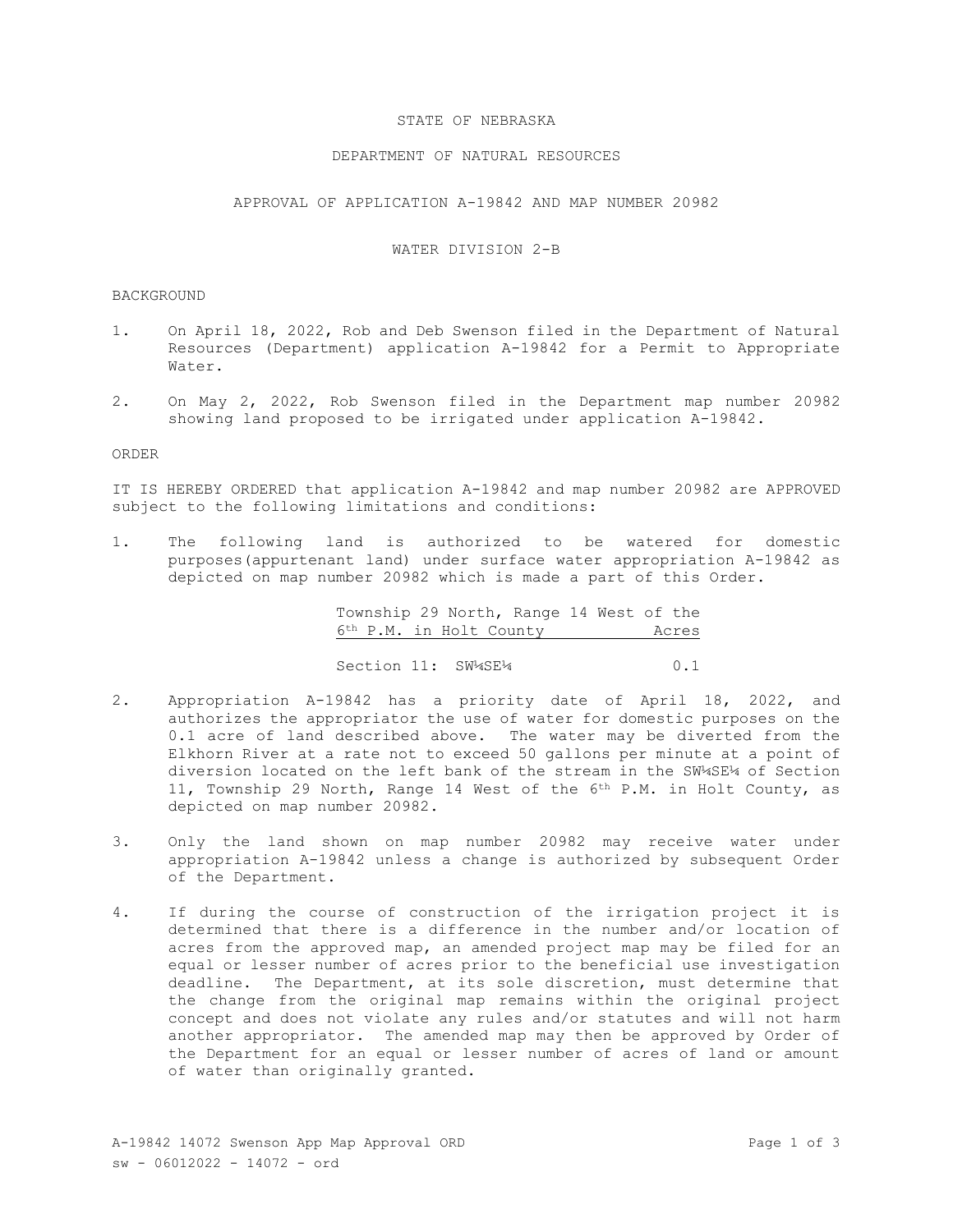- 5. A measuring device, approved by the Department, may be required if so ordered by the Department.
- 6. The appropriator must comply with all relevant statutes. The statutes include, but are not limited to, the following:
	- A. Notify the Department of any change in ownership or address.
	- B. Notify the Department of the name and address of the person responsible for the use of the water appropriation (this may include farm managers, tenants, or relatives that actually apply the water to the approved use).
- 7. The appropriator must comply with the following deadlines:
	- A. The appropriator must proceed diligently with the construction unless interrupted by some unavoidable and natural cause.
	- B. The appropriation is not considered perfected until water has been beneficially applied for the purpose stated in this Order. The water appropriated under A-19842 must be beneficially used by September 1, 2024.
- 8. After September 1, 2024, a field investigation will be conducted to determine the lands where water has been beneficially applied.
	- A. If the entire appropriation is found to have water beneficially applied, a Certificate of Perfected Appropriation will be issued by the Department for A-19842.
	- B. If a portion of the appropriation is found to have had water beneficially applied within the original project concept the Department may, at its discretion, modify the project map and land listing to represent the conditions found during the field investigation. The number of acres and diversion rate determined by the Department will not exceed what is granted by this Order. A Certificate of Perfected Appropriation specifying the final number of acres, location of acres and diversion rate will be issued by the Department for A-19842.
	- C. If no portion of the appropriation is found to have water beneficially applied, the Department will issue an Order of Cancellation in Full for A-19842.

# ADDITIONAL INFORMATION

Failure to comply with all laws and regulations pertaining to surface water appropriations, any orders issued by the Director of the Department of Natural Resources, or the provisions of this Order may result in the cancellation of the appropriation, temporary closing of the appropriation, administrative penalty, criminal prosecution, or any combination thereof.

Nebraska law provides that failure to use a portion or all of a perfected appropriation for more than five consecutive years may result in cancellation of the appropriation.

A-19842 14072 Swenson App Map Approval ORD Page 2 of 3 sw - 06012022 - 14072 - ord